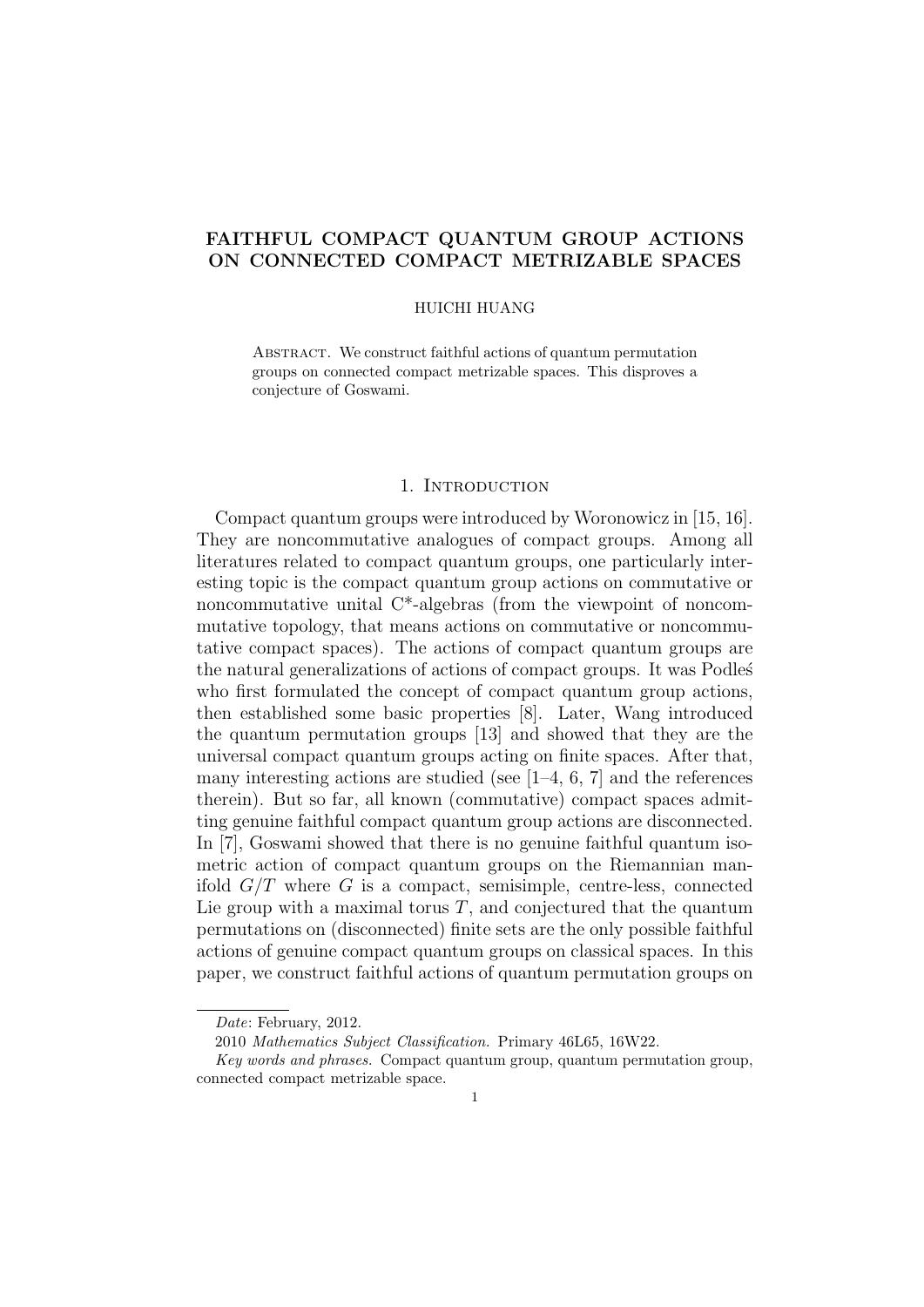connected compact metrizable spaces and disprove Goswami's conjecture.

The paper is organized as follows. In the next section we recall some basic definitions and terminologies related to compact quantum groups and their actions. Then in section 3, we construct faithful quantum permutation group actions on connected compact metrizable spaces.

#### **ACKNOWLEDGEMENTS**

I am grateful to Hanfeng Li for his long-term support and encouragement. During the writing of this paper, I benefits a lot from many helpful discussions with him. I also thank Piotr M. Soltan for helpful comments.

## 2. Preliminaries

In this section, we recall some definitions about compact quantum groups. See  $[8, 12, 13, 15, 16]$  for more details.

Throughout this paper, the notation  $A \otimes B$  for two unital C<sup>\*</sup>-algebras A and B stands for the minimal tensor product of A and B.

For a  $\ast$ -homomorphism  $\beta : B \to B \otimes A$ , use  $\beta(B)(1 \otimes A)$  to denote the linear span of the set  $\{\beta(b)(1_B \otimes a)|b \in B, a \in A\}$  and  $\beta(B)(B \otimes 1)$ to denote the linear span of the set  $\{\beta(b_1)(b_2 \otimes 1_A)| b_1, b_2 \in B\}.$ 

Denote by  $\mathbb C$  the set of complex numbers. For a compact Hausdorff space X and a unital C<sup>\*</sup>-algebra A, denote by  $C(X, A)$  the C<sup>\*</sup>-algebra of continuous functions mapping from  $X$  to  $A$ . Especially, we write  $C(X,\mathbb{C})$  as  $C(X)$ . Use  $ev_x$  to denote the evaluation functional on  $C(X)$  at the point  $x \in X$ .

Definition 2.1 (Definition 1.1 in [16]). A compact quantum group is a unital C<sup>\*</sup>-algebra A with a unital ∗-homomorphism  $\Delta: A \to A \otimes A$ such that

(1)  $(\Delta \otimes id) \Delta = (id \otimes \Delta) \Delta;$ 

(2)  $\Delta(A)(1 \otimes A)$  and  $\Delta(A)(A \otimes 1)$  are dense in  $A \otimes A$ .

If A is noncommutative, we say that  $(A, \Delta)$  is a *genuine* compact quantum group. A unital  $C^*$ -subalgebra  $Q$  of  $A$  is called a *compact* quantum quotient group of  $(A, \Delta)$  if  $\Delta(Q) \subseteq Q \otimes Q$ , and  $\Delta(Q)$ (1 ⊗ Q) and  $\Delta(Q)(Q \otimes 1)$  are dense in  $Q \otimes Q$ . That is,  $(Q, \Delta|_Q)$  is a compact quantum group [12, Definition 2.9]. If  $Q \neq A$ , we call Q a proper compact quantum quotient group.

Definition 2.2 (Definition 1.4 in [8]). An action of a compact quantum group  $(A, \Delta)$  on a unital C<sup>\*</sup>-algebra B is a unital \*-homomorphism  $\alpha : B \to B \otimes A$  satisfying that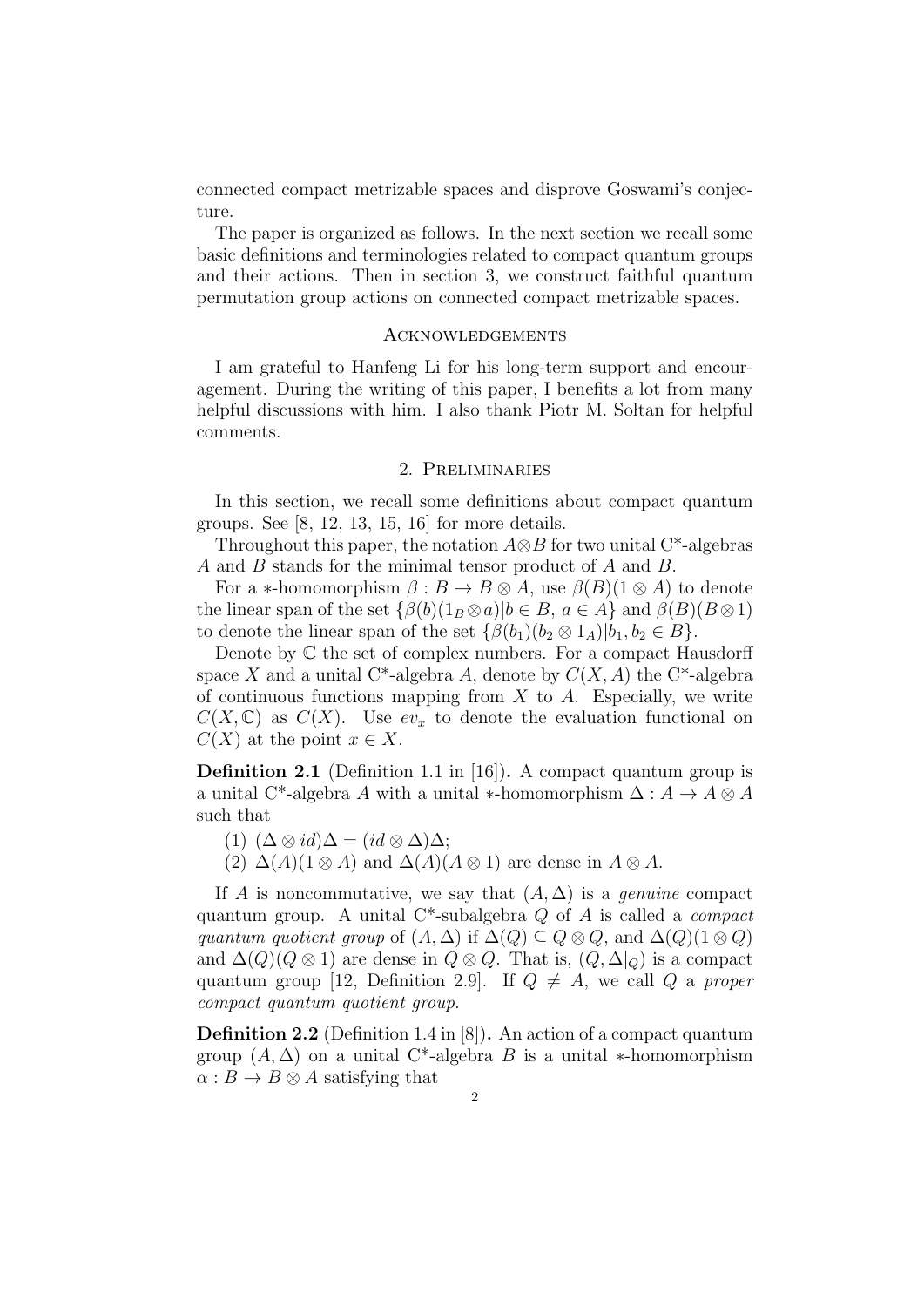- (1)  $(\alpha \otimes id) \alpha = (id \otimes \Delta) \alpha;$
- (2)  $\alpha(B)(1 \otimes A)$  is dense in  $B \otimes A$ .

When A is noncommutative, we call  $\alpha$  a *genuine* compact quantum group action.

We say that  $\alpha$  is *faithful* if there is no proper compact quantum quotient group Q of A such that  $\alpha$  induces an action  $\alpha_q$  of Q on B satisfying  $\alpha(b) = \alpha_a(b)$  for all b in B [13, Definition 2.4].

If A acts on  $C(X)$  for a compact Hausdorff space X, we say that A acts on X.

For any positive integer n, let  $A_n$  be the universal C<sup>\*</sup>-algebra generated by  $a_{ij}$  for  $1 \leq i, j \leq n$  under the relations

$$
a_{ij}^* = a_{ij} = a_{ij}^2
$$
,  $\sum_{i=1}^n a_{ij} = \sum_{j=1}^n a_{ij} = 1$ .

Let  $\Delta_n$ :  $A_n \to A_n \otimes A_n$  be the ∗-homomorphism satisfying that

$$
\Delta_n(a_{ij})=\sum_{k=1}^n a_{ik}\otimes a_{kj}.
$$

Then  $(A_n, \Delta_n)$  is a compact quantum group and is called a *quantum* permutation group [13, Theorem 3.1]. Moreover,  $A_n$  is a genuine compact quantum group when  $n \geq 4$  [14, the example preceding Theorem 6.2].

Let  $X_n = \{x_1, x_2, \ldots, x_n\}$  be the finite space with *n* points. Define  $e_i$  for  $1 \leq i \leq n$  to be the function on  $X_n$  such that  $e_i(x_j) = \delta_{ij}$  for  $1 \leq j \leq n$ . There is an action  $\alpha_n$  of  $A_n$  on  $X_n$  given by

$$
\alpha_n(e_i) = \sum_{k=1}^n e_k \otimes a_{ki}
$$

for all  $1 \leq i \leq n$  [13, Theorem 3.1].

## 3. Main Results

Let Y be a compact Hausdorff space. Note that  $C(X_n \times Y) \cong$  $C(X_n) \otimes C(Y)$ . For C<sup>\*</sup>-algebras  $A_1, A_2, \ldots, A_n$ , we use  $\sigma_{23} : A_1 \otimes A_2 \otimes$  $A_3\otimes\cdots\otimes A_n\to A_1\otimes A_3\otimes A_2\otimes\cdots\otimes A_n$  to denote the operator flipping the 2nd and 3rd components.

**Lemma 3.1.** There exists an action  $\alpha$  of the quantum permutation group  $A_n$  on  $X_n \times Y$  given by

$$
\alpha(\sum_{i=1}^n e_i \otimes f_i) = \sum_{i=1}^n \sum_{k=1}^n e_k \otimes f_i \otimes a_{ki},
$$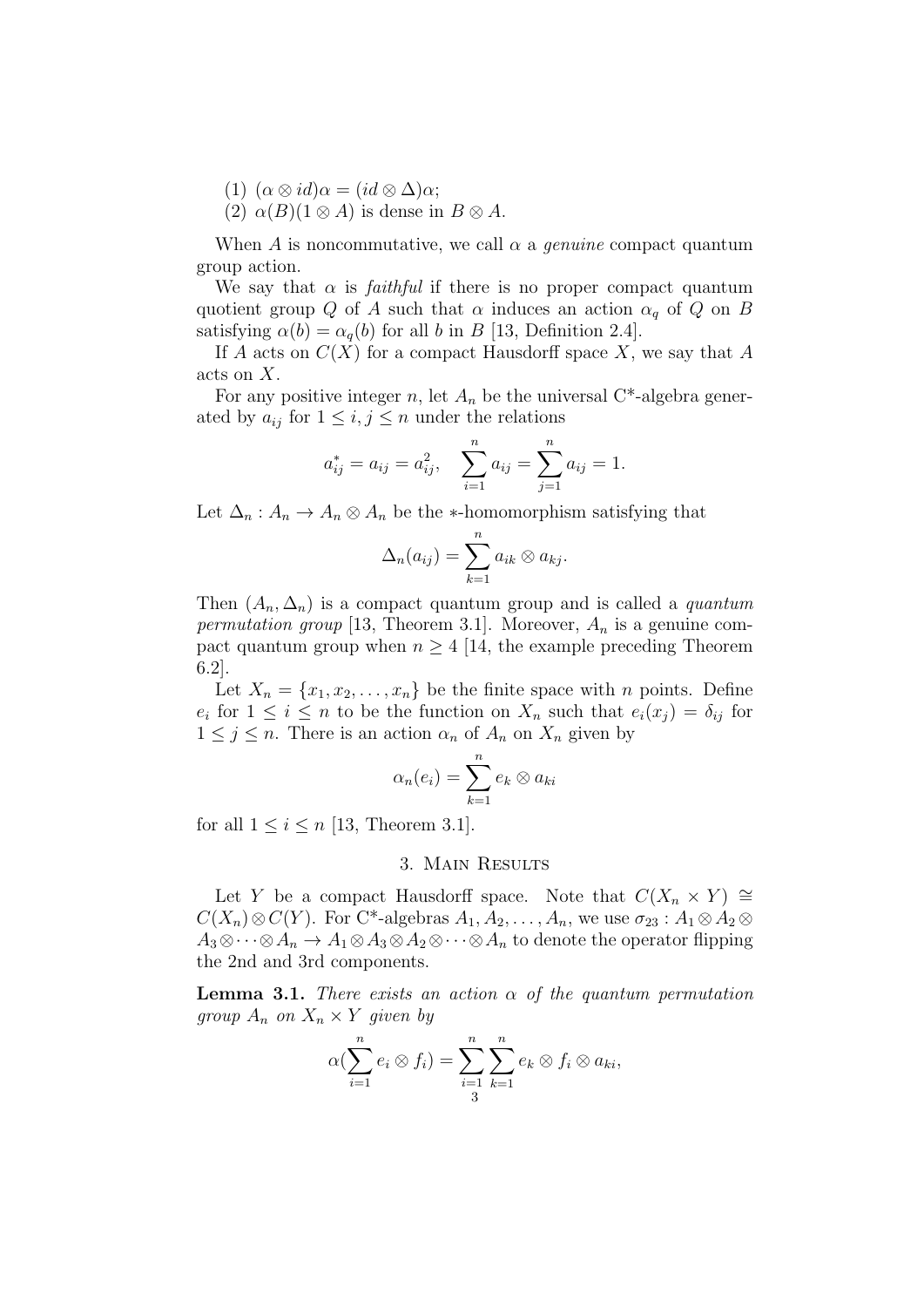where every  $f_i \in C(Y)$ .

*Proof.* The map  $\alpha : C(X_n) \otimes C(Y) \to C(X_n) \otimes C(Y) \otimes A_n$  is welldefined since every element of  $C(X_n) \otimes C(Y)$  can be expressed uniquely as  $\sum_{i=1}^n e_i \otimes f_i$  for  $f_i \in C(Y)$ , and a routine calculation shows that  $\alpha$ is a ∗-homomorphism. We also have

$$
(\alpha \otimes id)\alpha(e_i \otimes f) = \sum_{k=1}^n \sum_{l=1}^n e_l \otimes f \otimes a_{lk} \otimes a_{ki}
$$
  
= 
$$
(id \otimes \Delta_n)\alpha(e_i \otimes f).
$$

Thus  $(\alpha \otimes id) \alpha = (id \otimes \Delta_n) \alpha$ . Moreover, note that  $\alpha = \sigma_{23}(\alpha_n \otimes id)$ . Since  $\alpha_n$  is an action of  $A_n$  on  $X_n$ ,  $\alpha_n(C(X_n))(1 \otimes A_n)$  is dense in  $C(X_n) \otimes A_n$ . It follows easily that  $\alpha(C(X_n) \otimes C(Y))(1 \otimes A_n)$  is dense in  $C(X_n) \otimes C(Y) \otimes A_n$ . This proves that  $\alpha$  is an action of  $A_n$  on  $X_n \times Y$ .

**Remark 3.2.** Suppose that compact quantum groups  $(A_1, \Delta_1)$  and  $(A_2, \Delta_2)$  act on  $B_1$  and  $B_2$  respectively. Then  $(A_1 \otimes A_2, \sigma_{23}(\Delta_1 \otimes \Delta_2))$ is a compact quantum group and acts on  $B_1 \otimes B_2$  naturally [11, Theorem 2.1]. Lemma 3.1 also follows from this by taking  $(A_1, \Delta_1) = (A_n, \Delta_n)$ and  $A_2 = \mathbb{C}$ .

Let  $Y_1$  be a closed subset of Y. We define an equivalence relation ~ on  $X_n \times Y$  as follows. For  $y', y''$  in Y and  $x', x''$  in  $X_n$ , two points  $(x', y')$  and  $(x'', y'')$  in  $X_n \times Y$  are equivalent if one of the following is true:

(1)  $y' = y'' \in Y_1;$ (2)  $y' = y''$  and  $x' = x''$ .

Since the following Lemma uses the standard argument in general topology and is well known to experts, we just sketch the proof.

## **Lemma 3.3.** The quotient space  $X_n \times Y / \sim$  is compact and Hausdorff.

*Proof.* The compactness of  $X_n \times Y / \sim$  follows from the compactness of  $X_n \times Y$ . That  $X_n \times Y / \sim$  is Hausdorff follows from that the subset  $R := \{(z_1, z_2) \in (X_n \times Y)^2 | z_1 \sim z_2\}$  of  $(X_n \times Y)^2$  is closed [9, Theorem  $8.2$ ].

**Lemma 3.4.** If an element F of  $C(X_n \times Y)$  satisfies that  $F(x_i, y') =$  $F(x_j, y')$  for some y' in Y and all  $1 \leq i, j \leq n$ , then  $\alpha(F)(x_k, y') =$  $F(x_j, y')1_{A_n}$  for all  $1 \leq j, k \leq n$ .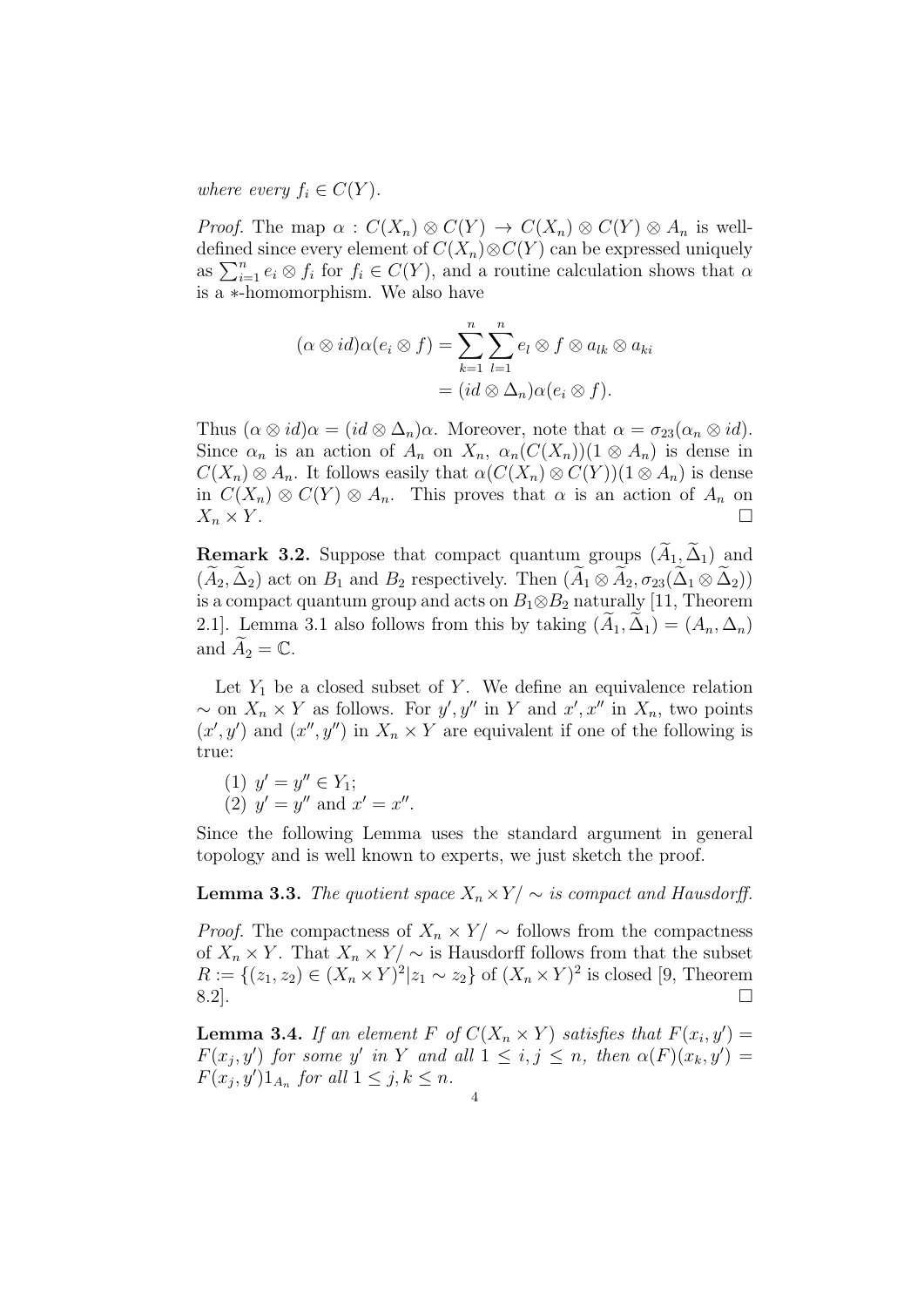*Proof.* Note that F can be written as  $\sum_{i=1}^{n} e_i \otimes f_i$  where  $f_1, ..., f_n$  are in  $C(Y)$ . If  $F(x_i, y') = F(x_j, y')$ , then  $f_i(y') = f_j(y')$ . We obtain that

$$
\alpha(F)(x_k, y) = (ev_k \otimes ev_y \otimes id)\alpha(\sum_{i=1}^n e_i \otimes f_i)
$$
  
= 
$$
\sum_{i=1}^n (ev_k \otimes ev_y \otimes id)\alpha(e_i \otimes f_i)
$$
  
= 
$$
\sum_{i=1}^n \sum_{l=1}^n (ev_k \otimes ev_y \otimes id)(e_l \otimes f_i \otimes a_{li})
$$
  
= 
$$
\sum_{i=1}^n f_i(y)a_{ki}
$$

for any  $y \in Y$  and  $1 \leq k \leq n$ . Since  $f_i(y') = f_j(y')$  for all  $1 \leq i, j \leq n$ , and  $\sum_{i=1}^{n} a_{ki} = 1_{A_n}$  for all  $1 \leq k \leq n$ , we get

$$
\alpha(F)(x_k, y') = \sum_{i=1}^n f_i(y') a_{ki} = f_j(y') \sum_{i=1}^n a_{ki} = f_j(y') 1_{A_n} = F(x_j, y') 1_{A_n}
$$

for all  $1 \leq j, k \leq n$ . This completes the proof.

$$
\qquad \qquad \Box
$$

Note that  $C(X_n \times Y/\sim)$  is a C<sup>\*</sup>-subalgebra of  $C(X_n \times Y)$ .

**Proposition 3.5.** When the action  $\alpha$  is restricted on  $C(X_n \times Y) \sim$ , it induces an action  $\tilde{\alpha}$  of  $A_n$  on  $X_n \times Y/\sim$ .

Proof. We first prove the following:

(1) 
$$
\alpha(C(X_n \times Y/\sim)) \subseteq C(X_n \times Y/\sim) \otimes A_n.
$$

Since  $C(X_n \times Y) \otimes A_n \cong C(X_n \times Y) \sim A_n$  and  $C(X_n \times Y) \otimes$  $A_n \cong C(X_n \times Y, A_n)$ , an element c of  $C(X_n \times Y) \otimes A_n$  belongs to  $C(X_n\times Y/\sim) \otimes A_n$  if and only if  $(ev_k \otimes ev_y \otimes id)(c) = (ev_l \otimes ev_y \otimes id)(c)$ for all  $1 \leq k, l \leq n$  and  $y \in Y_1$ .

Therefore, to prove (1), it suffices to show that

$$
(ev_k \otimes ev_y \otimes id)\alpha(F) = (ev_l \otimes ev_y \otimes id)\alpha(F)
$$

for all  $1 \leq k, l \leq n, y \in Y_1$  and F in  $C(X_n \times Y/\sim)$ .

Let F be in  $C(X_n \times Y/\sim)$ . Then F can be written as  $\sum_{i=1}^n e_i \otimes f_i$ for  $f_i \in C(Y)$  satisfying that  $f_i(y) = f_j(y)$  for all  $1 \leq i, j \leq n$  and  $y \in Y_1$ . By Lemma 3.4, we have

$$
(ev_k \otimes ev_y \otimes id)\alpha(\sum_{i=1}^n e_i \otimes f_i) = f_j(y)1_{A_n} = (ev_l \otimes ev_y \otimes id)\alpha(\sum_{i=1}^n e_i \otimes f_i)
$$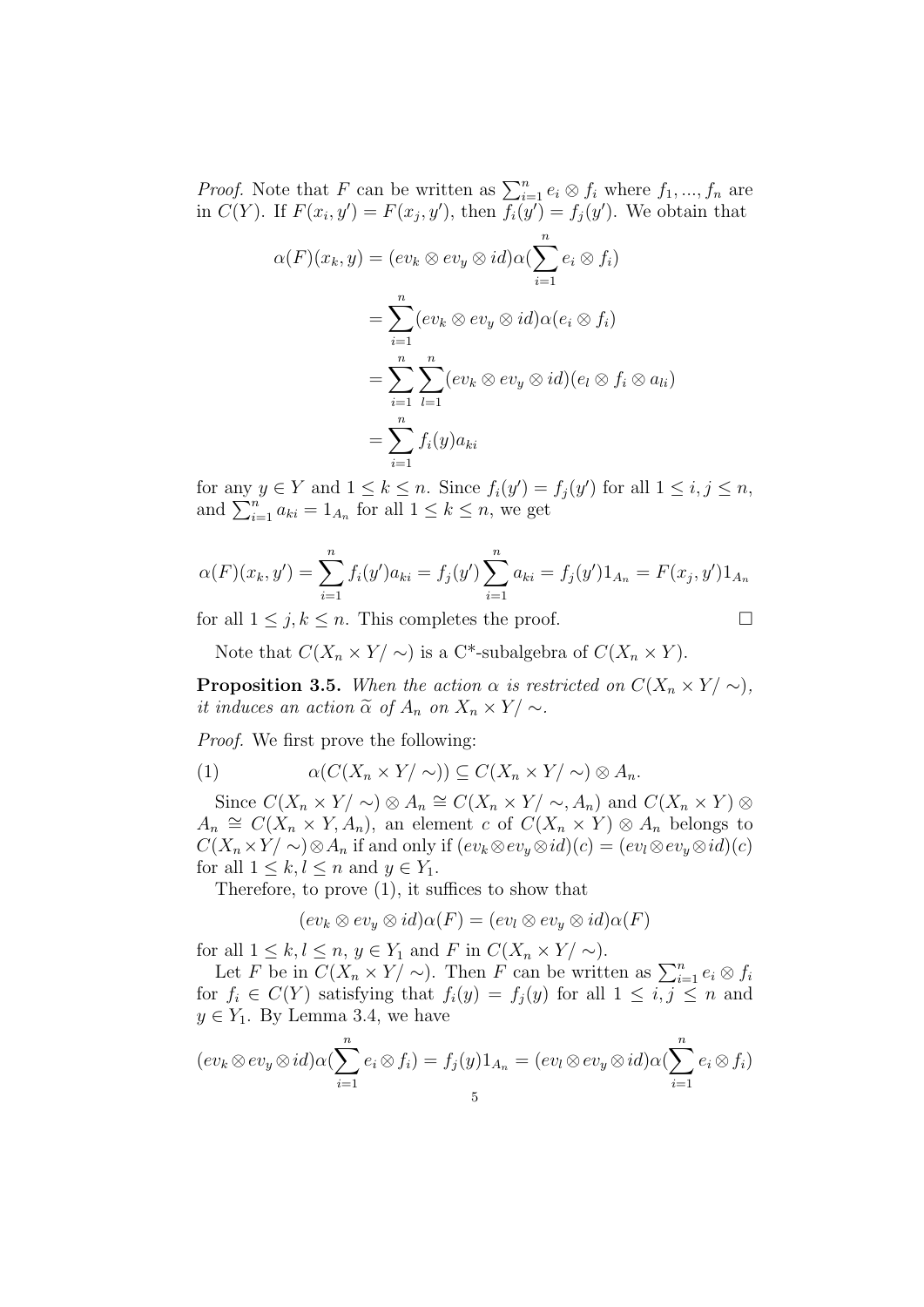for all  $y \in Y_1$  and  $1 \leq j, k, l \leq n$ . This proves (1).

Next we verify the density condition, that is,  $\alpha(C(X_n \times Y/\sim))(1\otimes$  $A_n$ ) is dense in  $C(X_n \times Y/\sim) \otimes A_n$ .

It is enough to show that  $F \otimes a$  is in the closure of  $\alpha(C(X_n \times Y) \sim$ ))(1 ⊗  $A_n$ ) for all F in  $C(X_n \times Y/\sim)$  and a in  $A_n$ . Denote  $F \otimes a$  –  $\alpha(F)(1 \otimes a)$  by G. Note that F can be written as  $\sum_{i=1}^{n} e_i \otimes f_i$  for  $f_i \in C(Y)$  satisfying that  $f_i(y) = f_j(y)$  for all  $1 \leq i, j \leq n$  and  $y \in Y_1$ . By Lemma 3.4, we have  $\alpha(F)(x_i, y) = F(x_j, y)1_{A_n}$  for all  $x_i, x_j$  in  $X_n$ and y in Y<sub>1</sub>. Thus  $G|_{X_n \times Y_1} = 0$ . For arbitrary  $\varepsilon > 0$ , let U be an open subset of Y containing  $Y_1$  and satisfying that  $||G(x_i, y)|| < \varepsilon$  for all  $(x_i, y) \in X_n \times U$ . By Urysohn's Lemma, there exists an f in  $C(Y)$ , such that  $f|_{Y_1} = 0$ ,  $f|_{Y \setminus U} = 1$  and  $0 \le f \le 1$ . Denote  $1 \otimes f \in C(X_n \times Y)$ by  $H_{\varepsilon}$ . Then  $H_{\varepsilon}|_{X_n \times Y_1} = 0$  and  $H_{\varepsilon}(x_i, y) = 1$  for all  $x_i$  in  $X_n$  and  $y$  in Y\U. It follows from Lemma 3.4 that  $(\alpha(H_{\varepsilon})G - G)(x_i, y) = 0$  for all  $x_i \in X_n$  and  $y \in Y \backslash U$ . Since  $0 \le H_{\varepsilon} \le 1$ , for  $(x_i, y) \in X_n \times U$ , we have

$$
\|(\alpha(H_{\varepsilon})G - G)(x_i, y)\| \le \|\alpha(H_{\varepsilon}) - 1\| \|G(x_i, y)\| < \varepsilon.
$$

Hence  $\|\alpha(H_{\varepsilon})G - G\| < \varepsilon$ . Moreover, since  $\alpha$  is an action of  $A_n$  on  $X_n\times Y$ , we have that  $\alpha(C(X_n\times Y))(1\otimes A_n)$  is dense in  $C(X_n\times Y)\otimes A_n$ . So there exist  $F_i \in C(X_n \times Y)$  and  $a_i \in A_n$  for  $1 \leq i \leq m$  where m is a positive integer such that  $||G - \sum_{i=1}^{m} \alpha(F_i)(1 \otimes a_i)|| < \varepsilon$ . It follows from  $0 \leq H_{\varepsilon} \leq 1$  that  $\|\alpha(H_{\varepsilon})G - \alpha(H_{\varepsilon})\sum_{i=1}^{m} \alpha(F_i)(1 \otimes a_i)\| < \varepsilon$ . Hence

$$
||F \otimes a - \alpha(F)(1 \otimes a) - \sum_{i=1}^{m} \alpha(H_{\varepsilon} F_i)(1 \otimes a_i)||
$$
  
= 
$$
||G - \sum_{i=1}^{m} \alpha(H_{\varepsilon} F_i)(1 \otimes a_i)||
$$
  

$$
\leq ||G - \alpha(H_{\varepsilon})G|| + ||\alpha(H_{\varepsilon})G - \sum_{i=1}^{m} \alpha(H_{\varepsilon} F_i)(1 \otimes a_i)|| < 2\varepsilon.
$$

Note that  $H_{\varepsilon}F_i|_{X_n\times Y_1}=0$  for all  $1\leq i\leq m$ . Thus  $H_{\varepsilon}F_i$  is in  $C(X_n\times Y_1)$  $Y/\sim$ ) for all  $1 \leq i \leq m$ . It follows that  $\alpha(F)(1\otimes a) + \sum_{i=1}^{m} \alpha(H_{\varepsilon}F_i)(1\otimes a)$  $a_i$ ) is in  $\alpha(C(X_n\times Y/\sim))(1\otimes A_n)$ . Since  $\varepsilon>0$  is arbitrary, we conclude that  $F \otimes a$  is in the closure of  $\alpha(C(X_n \times Y/\sim))(1 \otimes A_n)$ . This completes the proof.  $\Box$ 

Remark 3.6. In fact, in the proof of Proposition 3.5, we can prove the density condition more briefly by using [10, Remark 2.3]. But this method is more involved and uses the Hopf  $\ast$ -subalgebra of  $A_n$ .

**Theorem 3.7.** If  $Y_1 \neq Y$ , the action  $\tilde{\alpha}$  of  $A_n$  on  $X_n \times Y/\sim$  is faithful.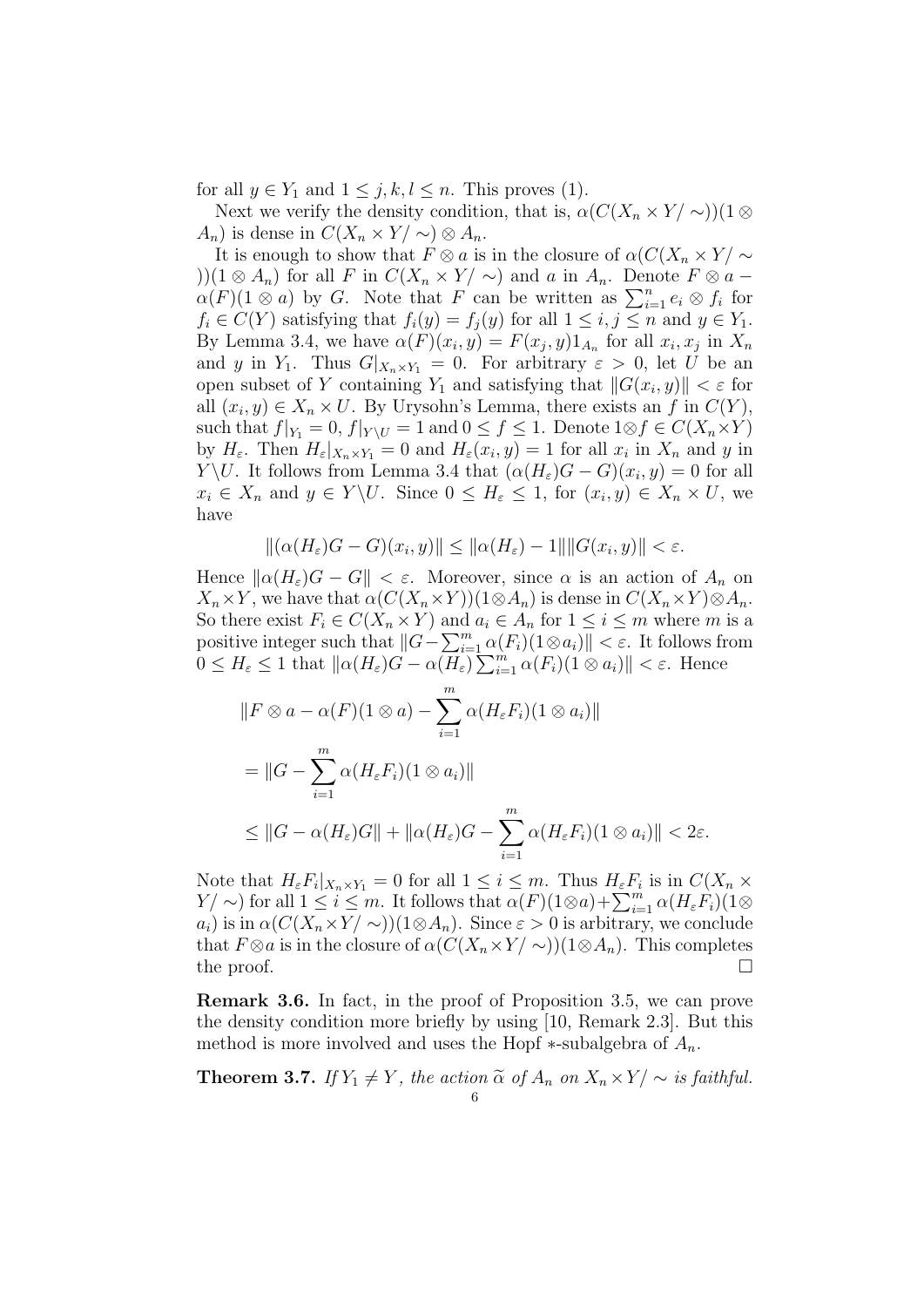*Proof.* Suppose  $Y_1 \neq Y$ . Take a point  $y_0$  in Y but not in  $Y_1$ . Since Y is compact Hausdorff, there exists  $f \in C(Y)$  such that  $f(y_0) = 1$  and  $f|_{Y_1} = 0$ . Note that  $e_i \otimes f$  is in  $C(X_n \times Y) \sim$  for any  $1 \leq i \leq n$ . Suppose Q is a compact quantum quotient group of  $A_n$  such that  $\tilde{\alpha}$  is an action of Q on  $X_n \times Y / \sim$ . Then for any  $1 \leq k \leq n$ ,

$$
(ev_k \otimes ev_{y_0} \otimes id)\alpha(e_i \otimes f) = (ev_k \otimes ev_{y_0} \otimes id)(\sum_{l=1}^n e_l \otimes f \otimes a_{li})
$$

$$
= f(y_0)a_{ki} = a_{ki}
$$

is in Q. Since i is arbitrarily chosen, we get  $a_{ki} \in Q$  for any  $1 \leq k, i \leq n$ . Thus  $Q = A_n$ . Therefore  $\tilde{\alpha}$  is faithful.

An action  $\alpha$  of a compact quantum group  $(A, \Delta)$  on a unital C<sup>\*</sup>algebra B is called *ergodic* if  $\{b \in B | \alpha(b) = b \otimes 1_A\} = \mathbb{C}1_B$ .

**Proposition 3.8.** If Y contains at least two points, the action  $\tilde{\alpha}$  is not ergodic.

Proof. Since Y consists of at least two points, there exist a non constant function  $f \in C(Y)$ . Then  $1 \otimes f$  is in  $C(X_n \times Y \setminus \sim)$  and not constant. Also

$$
\widetilde{\alpha}(1\otimes f)=1\otimes f\otimes 1.
$$

This shows that  $\tilde{\alpha}$  is not ergodic.

**Proposition 3.9.** If Y is connected and  $Y_1$  is nonempty, then  $X_n \times Y$  $Y/\sim$  is connected.

*Proof.* The proof follows from [5, Theorem 6.1.9].

By Theorem 3.7 and Proposition 3.9, if we take a nonempty proper closed subset  $Y_1$  of a connected compact Hausdorff space  $Y$ , then we get a faithful action of  $A_n$  on a compact connected space  $X_n \times Y / \sim$ . To be more specific, we list some examples of  $X_n \times Y / \sim$ .

#### Example 3.10.

- (1) If  $Y = [0, 1]$  and  $Y_1 = \{0\}$ , then  $X_n \times Y / \sim$  is a wedge sum of n unit intervals by identifying  $(x_i, 0)$  to a single point for all  $1 \leq i \leq n$ . In this case  $X_n \times Y / \sim$  is a contractible compact metrizable space.
- (2) If  $Y = S^1$  is a circle, and  $Y_1 = \{y_0\}$  for some point  $y_0$  in  $S^1$ , then  $X_n \times S^1/\sim$  will be the n circles touching at a point, which is a connected compact metrizable space whose fundamental group is the free group with n generators.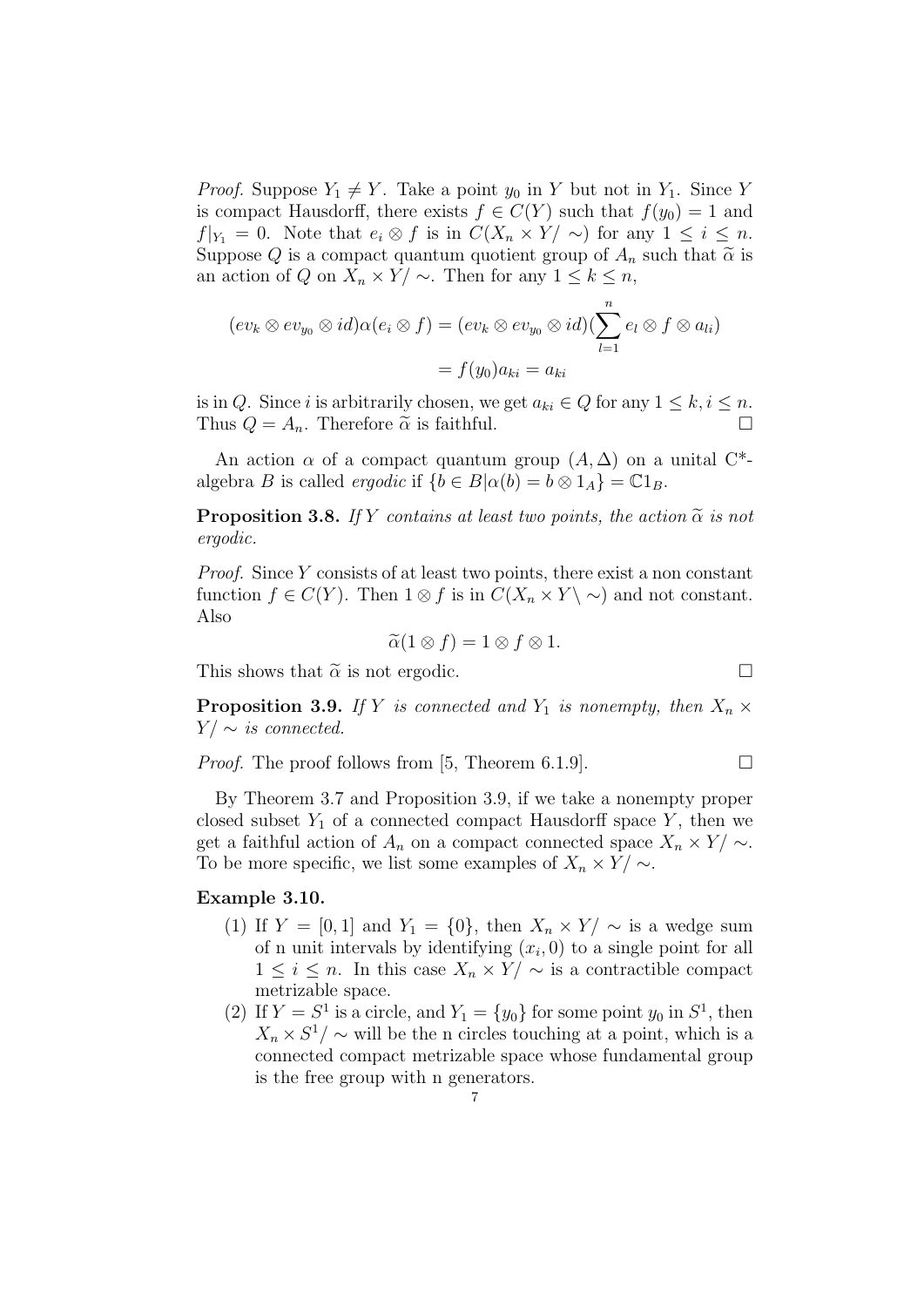**Remark 3.11.** By Theorem 3.7, the quantum permutation group  $A_n$ can act on the spaces in Example 3.10 faithfully. When  $n \geq 4$ , this gives us faithful genuine compact quantum group actions on connected compact metrizable spaces. This disproves the conjecture of Goswami [7] mentioned in the introduction. However, Proposition 3.8 tells us that these faithful genuine compact quantum actions on compact connected spaces are not ergodic. For this reason, we ask the following question:

Question 3.12. Are there any faithful ergodic genuine quantum group actions on compact connected spaces?

#### **REFERENCES**

- [1] T. Banica. Quantum automorphism groups of small metric spaces. Pacific J. Math. **219** (2005), no. 1, 27–51.
- [2] T. Banica. Quantum automorphism groups of homogeneous graphs. J. Funct. Anal. 224 (2005), no. 2, 243–280.
- [3] J. Bhowmick and D. Goswami. Quantum group of orientation preserving Riemannian isometries. J. Funct. Anal. 257 (2009), no. 8, 2530– 2572.
- [4] J. Bhowmick, D. Goswami and A. Skalski. Quantum isometry groups of 0-dimensional manifolds. Trans. Amer. Math. Soc. 363 (2011), no. 2, 901–921.
- [5] R. Engelking. General topology. Second edition. Sigma Series in Pure Mathematics, 6. Heldermann Verlag, Berlin, 1989.
- [6] D. Goswami. Quantum Group of isometries in Classical and Non Commutative Geometry. Comm. Math. Phys. 285 (2009), no. 1, 141–160.
- [7] D. Goswami. Rigidity of action of compact quantum groups. arXiv: 1106.5107.
- [8] P. Podles. Symmetries of quantum spaces. Subgroups and quotient spaces of quantum  $SU(2)$  and  $SO(3)$  groups. *Comm. Math. Phys.* 170 (1995), no. 1, 1–20.
- [9] J. Rotman. An Introduction to Algebraic Topology. Graduate Texts in Mathematics, 119. Springer-Verlag, New York, 1988.
- [10] P. M. Soltan. On actions of compact quantum groups.  $arXiv: 1003.5526$ . To appear in Illinois J. Math.
- [11] S. Wang. Tensor products and crossed products of compact quantum groups. Proc. London Math. Soc. 71 (1995), no. 3, 695–720.
- [12] S. Wang. Free products of compact quantum groups. Comm. Math. Phys. 167 (1995), no. 3, 671–692.
- [13] S. Wang. Quantum symmetry groups of finite spaces. Comm. Math. Phys. 915 (1998), no. 1, 195–211.
- [14] S. Wang. Ergodic actions of universal quantum groups on operator algebras. Comm. Math. Phys. 203 (1999), no. 2, 481–498.